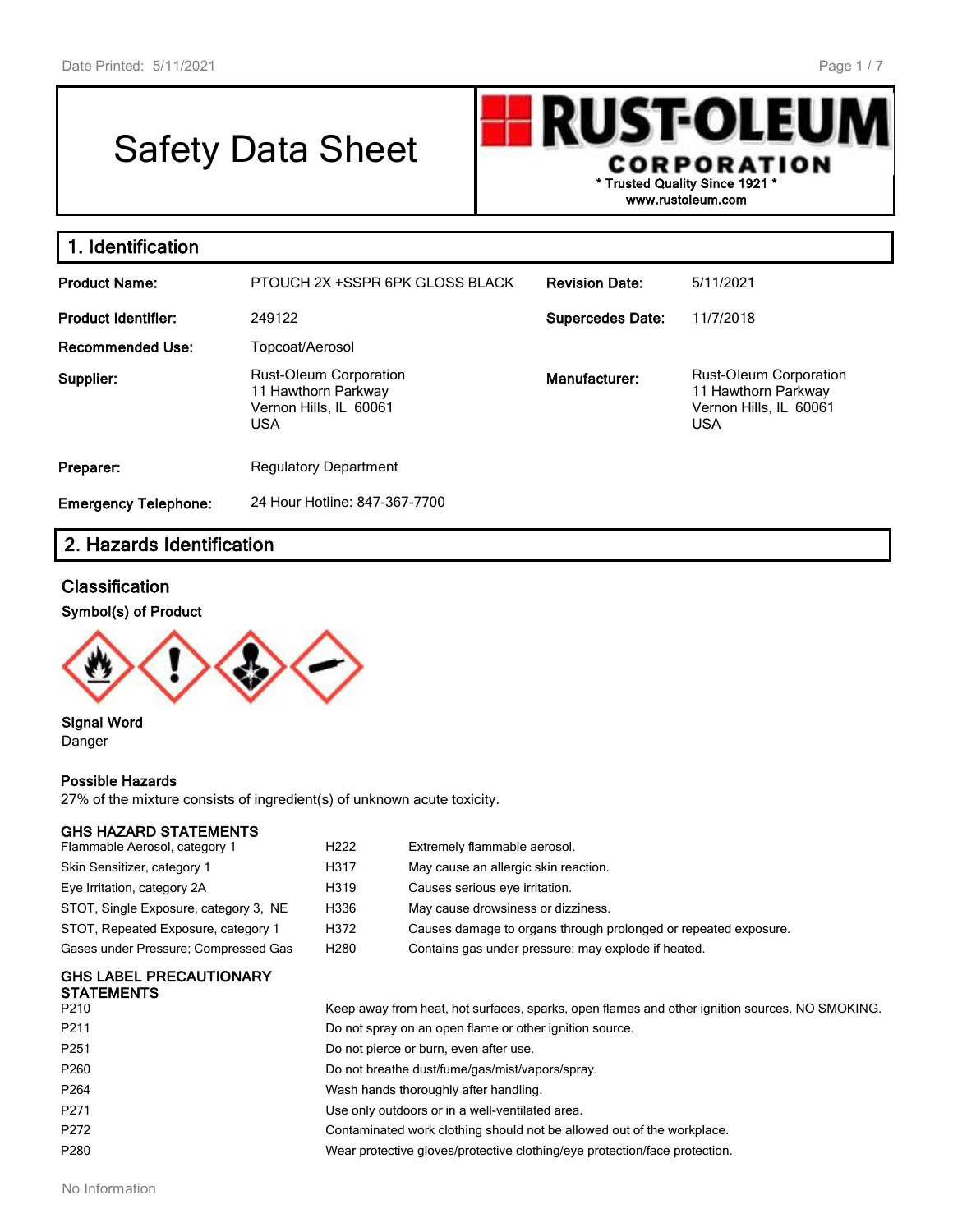Date Printed: 5/11/2021 P312 Call a POISON CENTER or doctor/physician if you feel unwell. P321 **For specific treatment see label.** P405 Store locked up. P501 Dispose of contents/container in accordance with local, regional and national regulations. P302+P352 IF ON SKIN: Wash with plenty of soap and water. P304+P340 IF INHALED: Remove person to fresh air and keep comfortable for breathing. P305+P351+P338 IF IN EYES: Rinse cautiously with water for several minutes. Remove contact lenses, if present and easy to do. Continue rinsing. P333+P313 If skin irritation or rash occurs: Get medical advice/attention. P337+P313 **If eye irritation persists: Get medical advice/attention.** P403+P233 Store in a well-ventilated place. Keep container tightly closed. P410+P403 Protect from sunlight. Store in a well-ventilated place. P410+P412 Protect from sunlight. Do not expose to temperatures exceeding 50°C / 122°F. **GHS SDS PRECAUTIONARY STATEMENTS** P270 Do not eat, drink or smoke when using this product. P363 Wash contaminated clothing before reuse. Page 2 / 7

# **3. Composition / Information on Ingredients**

#### **HAZARDOUS SUBSTANCES**

| <b>Chemical Name</b>             | CAS-No.        | <u>Wt.%</u><br><b>Range</b> | <b>GHS Symbols</b>    | <b>GHS Statements</b> |
|----------------------------------|----------------|-----------------------------|-----------------------|-----------------------|
| Acetone                          | 67-64-1        | 25-50                       | GHS02-GHS07           | H225-319-332-336      |
| Propane                          | 74-98-6        | $10 - 25$                   | GHS04                 | H <sub>280</sub>      |
| n-Butyl Acetate                  | 123-86-4       | $10 - 25$                   | GHS02-GHS07           | H <sub>226</sub> -336 |
| n-Butane                         | 106-97-8       | $2.5 - 10$                  | GHS04                 | H <sub>280</sub>      |
| Xylenes (o-, m-, p- Isomers)     | 1330-20-7      | $2.5 - 10$                  | GHS02-GHS07           | H226-315-319-332      |
| Propylene Glycol Monobutyl Ether | 5131-66-8      | $2.5 - 10$                  | GHS07                 | H302-315-319          |
| <b>Stoddard Solvent</b>          | 8052-41-3      | $1.0 - 2.5$                 | GHS08                 | H304-372              |
| Ethylbenzene                     | $100 - 41 - 4$ | $1.0 - 2.5$                 | GHS02-GHS07-<br>GHS08 | H225-304-332-373      |
| Carbon Black                     | 1333-86-4      | $0.1 - 1.0$                 | Not Available         | Not Available         |
| Methyl Ethyl Ketoxime            | $96-29-7$      | $0.1 - 1.0$                 | GHS05-GHS06-<br>GHS07 | H302-312-317-318-331  |
| Cobalt 2-Ethylhexanoate          | 136-52-7       | $0.1 - 1.0$                 | Not Available         | Not Available         |

# **4. First-Aid Measures**

**FIRST AID - EYE CONTACT:** Immediately flush eyes with plenty of water for at least 15 minutes holding eyelids open. Get medical attention. Do NOT allow rubbing of eyes or keeping eyes closed.

**FIRST AID - SKIN CONTACT:** Wash skin with soap and water. Remove contaminated clothing. Get medical attention if irritation develops or persists.

**FIRST AID - INHALATION:** Remove to fresh air. If not breathing, give artificial respiration. If breathing is difficult, give oxygen. Get immediate medical attention. Do NOT use mouth-to-mouth resuscitation. If you experience difficulty in breathing, leave the area to obtain fresh air. If continued difficulty is experienced, get medical assistance immediately.

**FIRST AID - INGESTION:** Aspiration hazard: Do not induce vomiting or give anything by mouth because this material can enter the lungs and cause severe lung damage. Get immediate medical attention. If swallowed, get medical attention.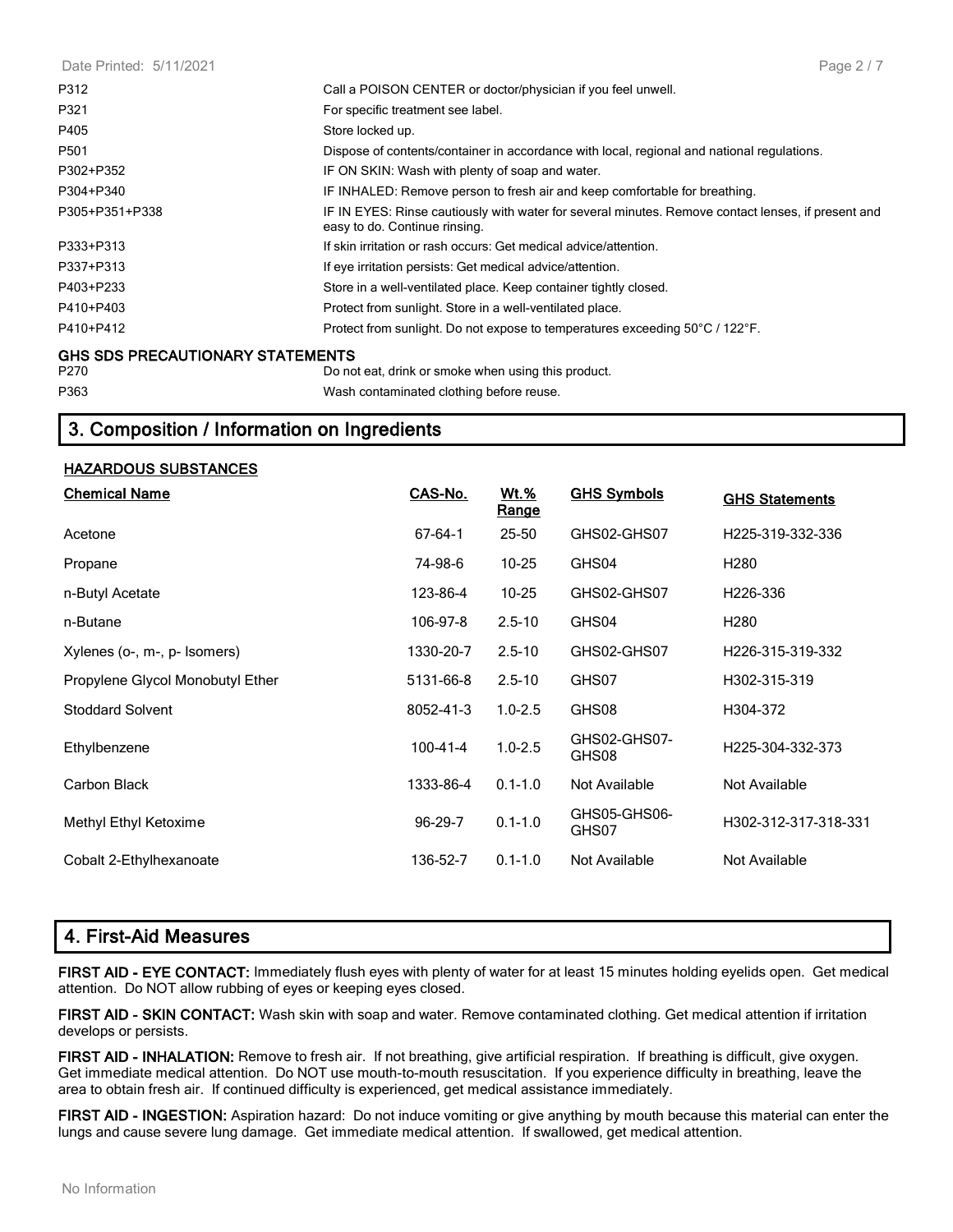# **5. Fire-Fighting Measures**

**EXTINGUISHING MEDIA:** Alcohol Film Forming Foam, Carbon Dioxide, Dry Chemical, Dry Sand, Water Fog

**UNUSUAL FIRE AND EXPLOSION HAZARDS:** Water spray may be ineffective. Closed containers may explode when exposed to extreme heat due to buildup of steam. Closed containers may explode when exposed to extreme heat. Vapors may form explosive mixtures with air. Vapors can travel to a source of ignition and flash back. Isolate from heat, electrical equipment, sparks and open flame. Perforation of the pressurized container may cause bursting of the can. FLASH POINT IS LESS THAN 20°F. EXTREMELY FLAMMABLE LIQUID AND VAPOR!

**SPECIAL FIREFIGHTING PROCEDURES:** Water may be used to cool closed containers to prevent pressure buildup and possible autoignition or explosion. Full protective equipment including self-contained breathing apparatus should be used. Evacuate area and fight fire from a safe distance. Use water spray to keep fire-exposed containers cool. Containers may explode when heated.

**Special Fire and Explosion Hazard (Combustible Dust):** No Information

# **6. Accidental Release Measures**

**STEPS TO BE TAKEN IF MATERIAL IS RELEASED OR SPILLED:** Contain spilled liquid with sand or earth. DO NOT use combustible materials such as sawdust. Isolate the hazard area and deny entry to unnecessary and unprotected personnel. Remove all sources of ignition, ventilate area and remove with inert absorbent and non-sparking tools. Dispose of according to local, state (provincial) and federal regulations. Do not incinerate closed containers. Ventilate area, isolate spilled material, and remove with inert absorbent. Dispose of contaminated absorbent, container, and unused contents in accordance with local, state, and federal regulations.

# **7. Handling and Storage**

**HANDLING:** Wash thoroughly after handling. Wash hands before eating. Remove contaminated clothing and launder before reuse. Use only in a well-ventilated area. Use only with adequate ventilation. Follow all SDS and label precautions even after container is emptied because it may retain product residues. Avoid breathing fumes, vapors, or mist. Avoid contact with eyes, skin and clothing. **STORAGE:** Keep containers tightly closed. Isolate from heat, electrical equipment, sparks and open flame. Contents under pressure. Do not store above 120°F. Store large quantities in buildings designed and protected for storage of flammable aerosols. Keep away from heat, sparks, flame and sources of ignition. Contents under pressure. Do not expose to heat or store above 120°F. Avoid excess heat. Product should be stored in tightly sealed containers and protected from heat, moisture, and foreign materials. **Advice on Safe Handling of Combustible Dust:** No Information

# **8. Exposure Controls / Personal Protection**

| <b>Chemical Name</b>                | CAS-No.        | Weight %<br>Less Than | <b>ACGIH TLV-</b><br><b>TWA</b> | <b>ACGIH TLV-</b><br><b>STEL</b> | <b>OSHA PEL-TWA</b>  | <b>OSHA PEL-</b><br><b>CEILING</b> |
|-------------------------------------|----------------|-----------------------|---------------------------------|----------------------------------|----------------------|------------------------------------|
| Acetone                             | 67-64-1        | 30.0                  | $250$ ppm                       | $500$ ppm                        | $1000$ ppm           | N.E.                               |
| Propane                             | 74-98-6        | 20.0                  | N.E.                            | N.E.                             | $1000$ ppm           | N.E.                               |
| n-Butyl Acetate                     | 123-86-4       | 20.0                  | 50 ppm                          | $150$ ppm                        | $150$ ppm            | N.E.                               |
| n-Butane                            | 106-97-8       | 10.0                  | N.E.                            | $1000$ ppm                       | N.E.                 | N.E.                               |
| Xylenes (o-, m-, p- Isomers)        | 1330-20-7      | 5.0                   | 100 ppm                         | $150$ ppm                        | $100$ ppm            | N.E.                               |
| Propylene Glycol Monobutyl<br>Ether | 5131-66-8      | 5.0                   | N.E.                            | N.E.                             | N.E.                 | N.E.                               |
| <b>Stoddard Solvent</b>             | 8052-41-3      | 5.0                   | $100$ ppm                       | N.E.                             | $500$ ppm            | N.E.                               |
| Ethylbenzene                        | $100 - 41 - 4$ | 5.0                   | 20 ppm                          | N.E.                             | $100$ ppm            | N.E.                               |
| Carbon Black                        | 1333-86-4      | 1.0                   | $3 \text{ mg/m}$                | N.E.                             | $3.5 \text{ ma/m}$ 3 | N.E.                               |
| Methyl Ethyl Ketoxime               | 96-29-7        | 1.0                   | $10$ ppm                        | N.E.                             | N.E.                 | N.E.                               |
| Cobalt 2-Ethylhexanoate             | 136-52-7       | 1.0                   | N.E.                            | N.E.                             | N.E.                 | N.E.                               |

#### **PERSONAL PROTECTION**

**ENGINEERING CONTROLS:** Provide general dilution of local exhaust ventilation in volume and pattern to keep TLV of hazardous ingredients below acceptable limits. Use process enclosures, local exhaust ventilation, or other engineering controls to control airborne levels below recommended exposure limits. Use explosion-proof ventilation equipment. Prevent build-up of vapors by opening all doors and windows to achieve cross-ventilation.

**RESPIRATORY PROTECTION:** A respiratory protection program that meets OSHA 1910.134 and ANSI Z88.2 requirements must be followed whenever workplace conditions warrant a respirator's use. A NIOSH/MSHA approved air purifying respirator with organic vapor cartridge or canister may be permissible under certain circumstances where airborne concentrations are expected to exceed exposure limits.

**SKIN PROTECTION:** Use impervious gloves to prevent skin contact and absorption of this material through the skin.

Page 3 / 7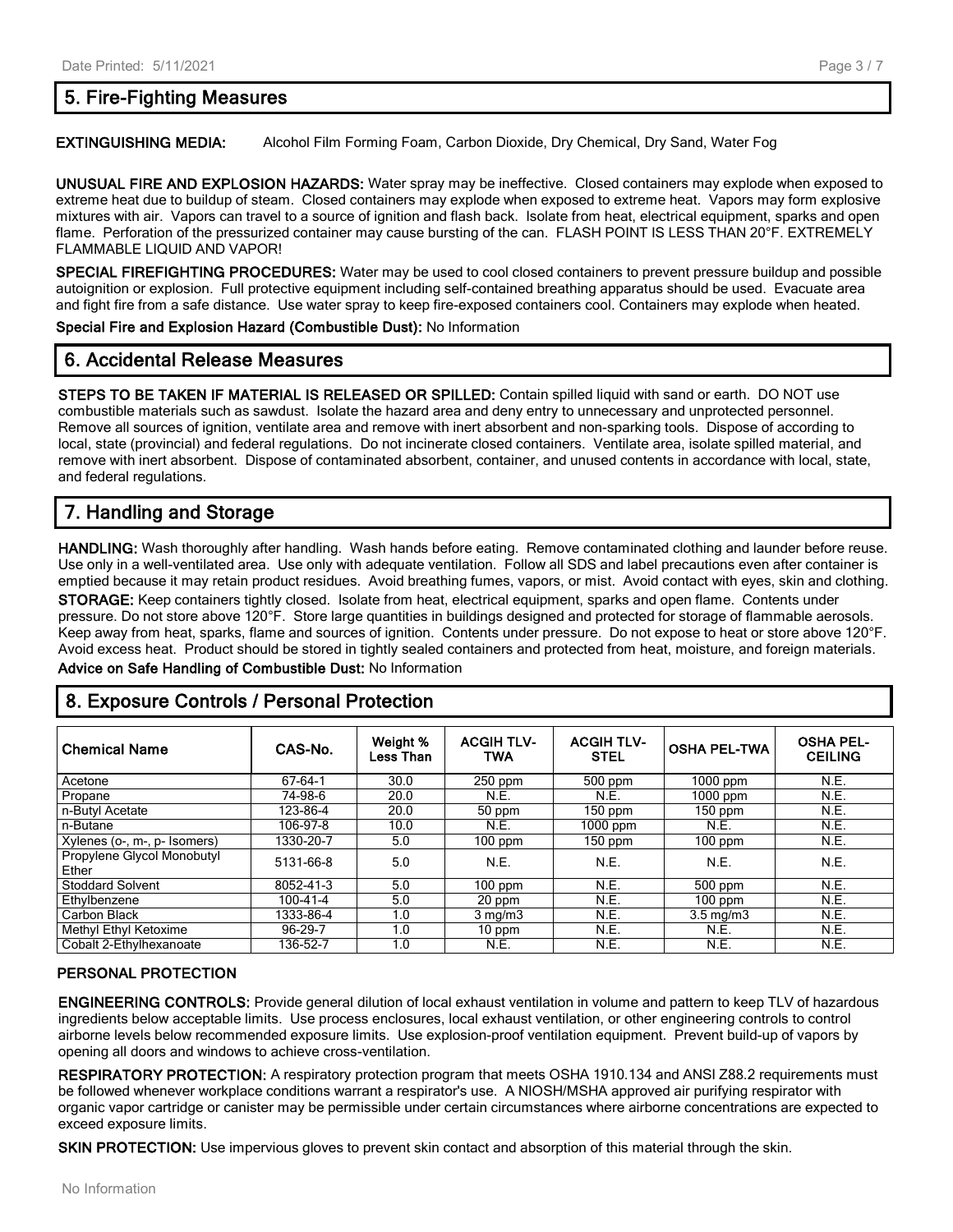**EYE PROTECTION:** Use safety eyewear designed to protect against splash of liquids.

**OTHER PROTECTIVE EQUIPMENT:** Refer to safety supervisor or industrial hygienist for further guidance regarding types of personal protective equipment and their applications. Refer to safety supervisor or industrial hygienist for further information regarding personal protective equipment and its application.

**HYGIENIC PRACTICES:** Wash thoroughly with soap and water before eating, drinking or smoking. Remove contaminated clothing immediately and launder before reuse.

**Engineering Measures for Combustible Dust:** No Information

#### **9. Physical and Chemical Properties**

| Appearance:                 | Aerosolized Mist           | <b>Physical State:</b>           | Liquid       |
|-----------------------------|----------------------------|----------------------------------|--------------|
| Odor:                       | Solvent Like               | <b>Odor Threshold:</b>           | N.E.         |
| <b>Specific Gravity:</b>    | 0.777                      | pH:                              | N.A.         |
| Freeze Point, °C:           | N.D.                       | <b>Viscosity:</b>                | N.D.         |
| <b>Solubility in Water:</b> | Slight                     | <b>Partition Coefficient, n-</b> |              |
| Decomposition Temp., °C:    | N.D.                       | octanol/water:                   | N.D.         |
| Boiling Range, °C:          | $-37 - 171$                | <b>Explosive Limits, vol%:</b>   | $1.0 - 13.0$ |
| <b>Flammability:</b>        | <b>Supports Combustion</b> | Flash Point, °C:                 | -96          |
| <b>Evaporation Rate:</b>    | <b>Faster than Ether</b>   | Auto-Ignition Temp., °C:         | N.D.         |
| <b>Vapor Density:</b>       | Heavier than Air           | <b>Vapor Pressure:</b>           | N.D.         |
|                             |                            |                                  |              |

(See "Other information" Section for abbreviation legend)

# **10. Stability and Reactivity**

**Conditions to Avoid:** Avoid temperatures above 120°F (49°C). Avoid all possible sources of ignition.

**Incompatibility:** Incompatible with strong oxidizing agents, strong acids and strong alkalies.

**Hazardous Decomposition:** By open flame, carbon monoxide and carbon dioxide. When heated to decomposition, it emits acrid smoke and irritating fumes. Contains solvents which may form carbon monoxide, carbon dioxide, and formaldehyde.

**Hazardous Polymerization:** Will not occur under normal conditions.

**Stability:** This product is stable under normal storage conditions.

# **11. Toxicological Information**

**EFFECTS OF OVEREXPOSURE - EYE CONTACT:** Causes Serious Eye Irritation

**EFFECTS OF OVEREXPOSURE - SKIN CONTACT:** Substance may cause slight skin irritation. Prolonged or repeated contact may cause skin irritation.

**EFFECTS OF OVEREXPOSURE - INHALATION:** Harmful if inhaled. High gas, vapor, mist or dust concentrations may be harmful if inhaled. Avoid breathing fumes, spray, vapors, or mist. High vapor concentrations are irritating to the eyes, nose, throat and lungs. Prolonged or excessive inhalation may cause respiratory tract irritation.

#### **EFFECTS OF OVEREXPOSURE - INGESTION:** Harmful if swallowed.

**EFFECTS OF OVEREXPOSURE - CHRONIC HAZARDS:** May cause central nervous system disorder (e.g., narcosis involving a loss of coordination, weakness, fatigue, mental confusion, and blurred vision) and/or damage. High concentrations may lead to central nervous system effects (drowsiness, dizziness, nausea, headaches, paralysis, and blurred vision) and/or damage. Reports have associated repeated and prolonged occupational overexposure to solvents with permanent brain and nervous system damage. Overexposure to xylene in laboratory animals has been associated with liver abnormalities, kidney, lung, spleen, eye and blood damage as well as reproductive disorders. Effects in humans, due to chronic overexposure, have included liver, cardiac abnormalities and nervous system damage. Contains carbon black. Chronic inflammation, lung fibrosis, and lung tumors have been observed in some rats experimentally exposed for long periods of time to excessive concentrations of carbon black and several insoluble fine dust particles. Tumors have not been observed in other animal species (i.e., mouse and hamster) under similar circumstances and study conditions. Epidemiological studies of North American workers show no evidence of clinically significant adverse health effects due to occupational exposure to carbon black.

Carbon black is listed as a Group 2B-"Possibly carcinogenic to humans" by IARC and is proposed to be listed as A4- "not classified as a human carcinogen" by the American Conference of Governmental Industrial Hygienists. Significant exposure is not anticipated during brush application or drying. Risk of overexposure depends on duration and level of exposure to dust from repeated sanding of surfaces or spray mist and the actual concentration of carbon black in the formula. IARC lists Ethylbenzene as a possible human carcinogen (group 2B).

**PRIMARY ROUTE(S) OF ENTRY:** Eye Contact, Ingestion, Inhalation, Skin Absorption, Skin Contact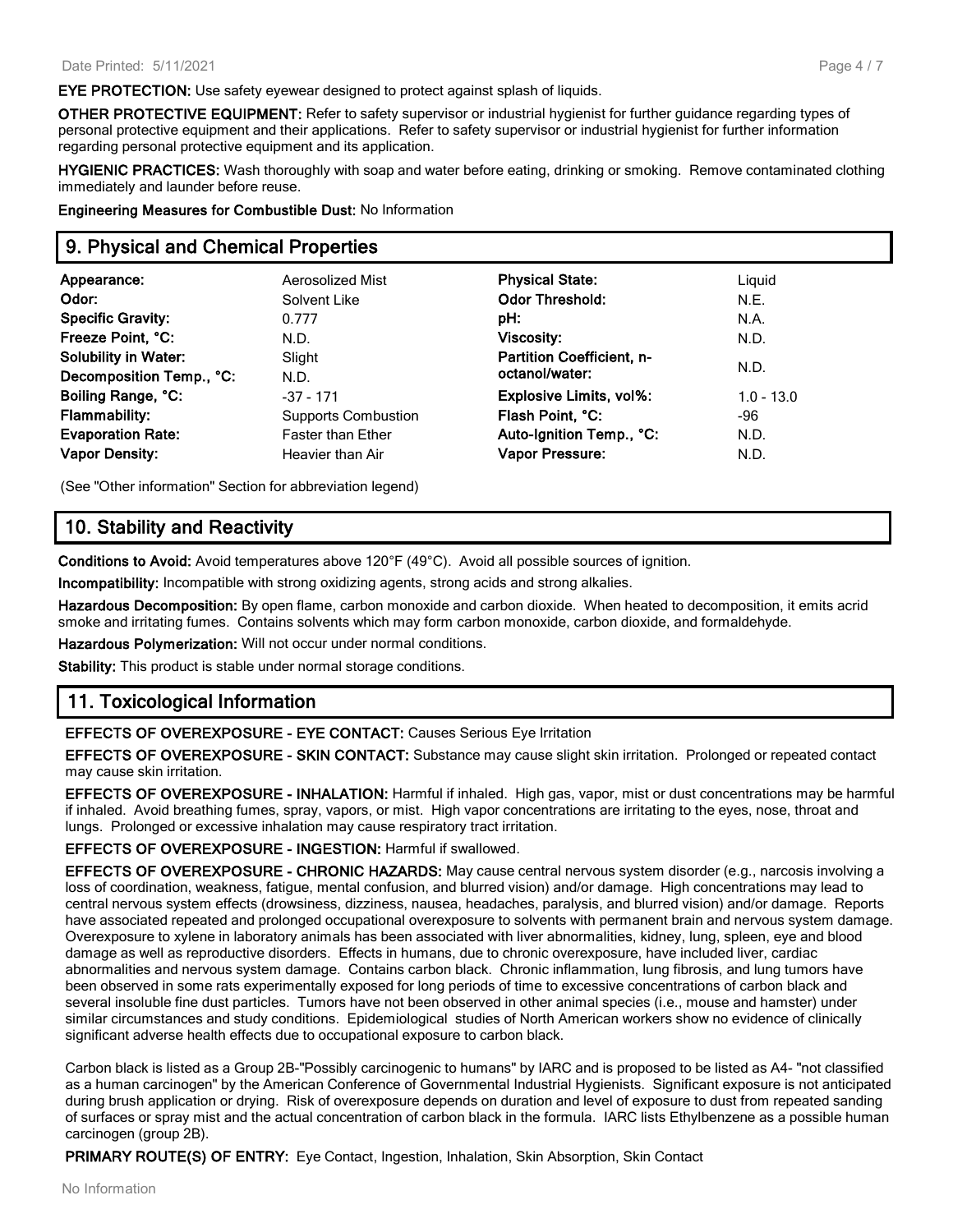#### **ACUTE TOXICITY VALUES**

| The acute effects of this product have not been tested. Data on individual components are tabulated below: |  |
|------------------------------------------------------------------------------------------------------------|--|
|------------------------------------------------------------------------------------------------------------|--|

| CAS-No.   | <b>Chemical Name</b>             | Oral LD50        | Dermal LD50         | <u>Vapor LC50</u> |
|-----------|----------------------------------|------------------|---------------------|-------------------|
| 67-64-1   | Acetone                          | 5800 mg/kg Rat   | >15700 mg/kg Rabbit | 50.1 mg/L Rat     |
| 123-86-4  | n-Butyl Acetate                  | 10768 mg/kg Rat  | >17600 mg/kg Rabbit | > 21 mg/L Rat     |
| 106-97-8  | n-Butane                         | N.E.             | N.E.                | 658 mg/L Rat      |
| 1330-20-7 | Xylenes (o-, m-, p- Isomers)     | 3500 mg/kg Rat   | >4350 mg/kg Rabbit  | 29.08 mg/L Rat    |
| 5131-66-8 | Propylene Glycol Monobutyl Ether | 1900 mg/kg Rat   | >2000 mg/kg Rat     | N.E.              |
| 8052-41-3 | <b>Stoddard Solvent</b>          | N.F.             | >3000 mg/kg Rabbit  | N.E.              |
| 100-41-4  | Ethylbenzene                     | 3500 mg/kg Rat   | 15400 mg/kg Rabbit  | 17.4 mg/L Rat     |
| 1333-86-4 | Carbon Black                     | >15400 mg/kg Rat | N.E.                | N.E.              |
| $96-29-7$ | Methyl Ethyl Ketoxime            | 930 mg/kg Rat    | 1100 mg/kg Rabbit   | >4.83 mg/L Rat    |
| 136-52-7  | Cobalt 2-Ethylhexanoate          | N.E.             | >5000 mg/kg Rabbit  | N.E.              |

N.E. - Not Established

# **12. Ecological Information**

**ECOLOGICAL INFORMATION:** Product is a mixture of listed components. Product is a mixture of listed components.

# **13. Disposal Information**

**DISPOSAL INFORMATION:** Dispose of material in accordance to local, state, and federal regulations and ordinances. Do not incinerate closed containers. This product as supplied is a USEPA defined ignitable hazardous waste. Dispose of unusable product as a hazardous waste (D001) in accordance with local, state, and federal regulation.

# **14. Transport Information**

| <b>UN Number:</b>            | Domestic (USDOT)<br><b>N.A.</b>                | <b>International (IMDG)</b><br>1950 | Air (IATA)<br>1950  | <b>TDG (Canada)</b><br>N.A. |
|------------------------------|------------------------------------------------|-------------------------------------|---------------------|-----------------------------|
| <b>Proper Shipping Name:</b> | Paint and Related Spray<br>Products in Ltd Qty | Aerosols                            | Aerosols, flammable | Aerosols                    |
| <b>Hazard Class:</b>         | N.A.                                           | 2                                   | 2.1                 | N.A.                        |
| <b>Packing Group:</b>        | N.A.                                           | N.A.                                | N.A.                | N.A.                        |
| <b>Limited Quantity:</b>     | Yes                                            | Yes                                 | Yes                 | Yes                         |

# **15. Regulatory Information**

#### **U.S. Federal Regulations:**

#### **CERCLA - SARA Hazard Category**

This product has been reviewed according to the EPA 'Hazard Categories' promulgated under Sections 311 and 312 of the Superfund Amendment and Reauthorization Act of 1986 (SARA Title III) and is considered, under applicable definitions, to meet the following categories:

Gas under pressure, Respiratory or Skin Sensitization, Serious eye damage or eye irritation, Specific target organ toxicity (single or repeated exposure)

#### **SARA Section 313**

This product contains the following substances subject to the reporting requirements of Section 313 of Title III of the Superfund Amendment and Reauthorization Act of 1986 and 40 CFR part 372:

#### **Chemical Name CAS-No.** Xylenes (o-, m-, p- Isomers) 1330-20-7 Ethylbenzene 100-41-4<br>Cobalt 2-Ethylhexanoate 136-52-7 Cobalt 2-Ethylhexanoate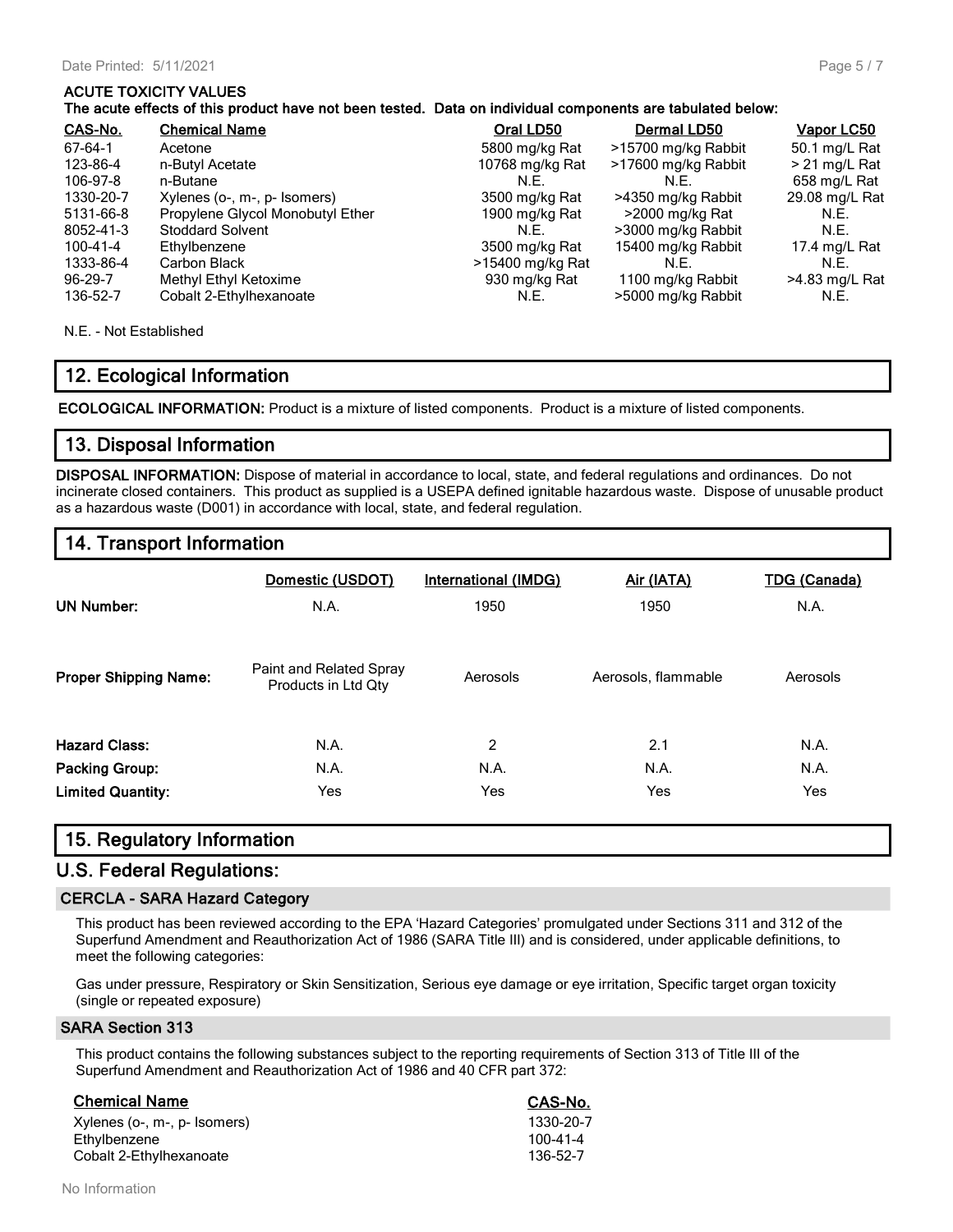#### **Toxic Substances Control Act**

This product contains the following chemical substances subject to the reporting requirements of TSCA 12(b) if exported from the United States:

No TSCA 12(b) components exist in this product.

# **U.S. State Regulations:**

#### **California Proposition 65**

**WARNING:** Cancer and Reproductive Harm - www.P65Warnings.ca.gov.

|                                |       | 16. Other Information                  |   |                                                                                                                                                                                                                                                                                                                                                                 |   |                             |   |  |
|--------------------------------|-------|----------------------------------------|---|-----------------------------------------------------------------------------------------------------------------------------------------------------------------------------------------------------------------------------------------------------------------------------------------------------------------------------------------------------------------|---|-----------------------------|---|--|
| <b>HMIS RATINGS</b><br>Health: | $2^*$ | <b>Flammability:</b>                   | 4 | <b>Physical Hazard:</b>                                                                                                                                                                                                                                                                                                                                         | 0 | <b>Personal Protection:</b> | X |  |
| <b>NFPA RATINGS</b><br>Health: | 2     | <b>Flammability:</b>                   | 4 | Instability:                                                                                                                                                                                                                                                                                                                                                    | 0 |                             |   |  |
|                                |       | <b>Maximum Incremental Reactivity:</b> |   | 0.90                                                                                                                                                                                                                                                                                                                                                            |   |                             |   |  |
| <b>SDS REVISION DATE:</b>      |       |                                        |   | 5/11/2021                                                                                                                                                                                                                                                                                                                                                       |   |                             |   |  |
| <b>REASON FOR REVISION:</b>    |       |                                        |   | <b>Revision Description Changed</b><br><b>Product Composition Changed</b><br>Substance and/or Product Properties Changed in<br>Section(s):<br>01 - Identification<br>02 - Hazard Identification<br>05 - Fire-Fighting Measures<br>09 - Physical & Chemical Properties<br>15 - Regulatory Information<br>16 - Other Information<br>Revision Statement(s) Changed |   |                             |   |  |

**Legend:** N.A. - Not Applicable, N.D. - Not Determined, N.E. - Not Established

Rust-Oleum Corporation believes, to the best of its knowledge, information and belief, the information contained herein to be accurate and reliable as of the date of this safety data sheet. However, because the conditions of handling, use, and storage of these materials are beyond our control, we assume no responsibility or liability for personal injury or property damage incurred by the use of these materials. Rust-Oleum Corporation makes no warranty, expressed or implied, regarding the accuracy or reliability of the data or results obtained from their use. All materials may present unknown hazards and should be used with caution. The information and recommendations in this material safety data sheet are offered for the users' consideration and examination. It is the responsibility of the user to determine the final suitability of this information and to comply with all applicable international, federal, state, and local laws and regulations.